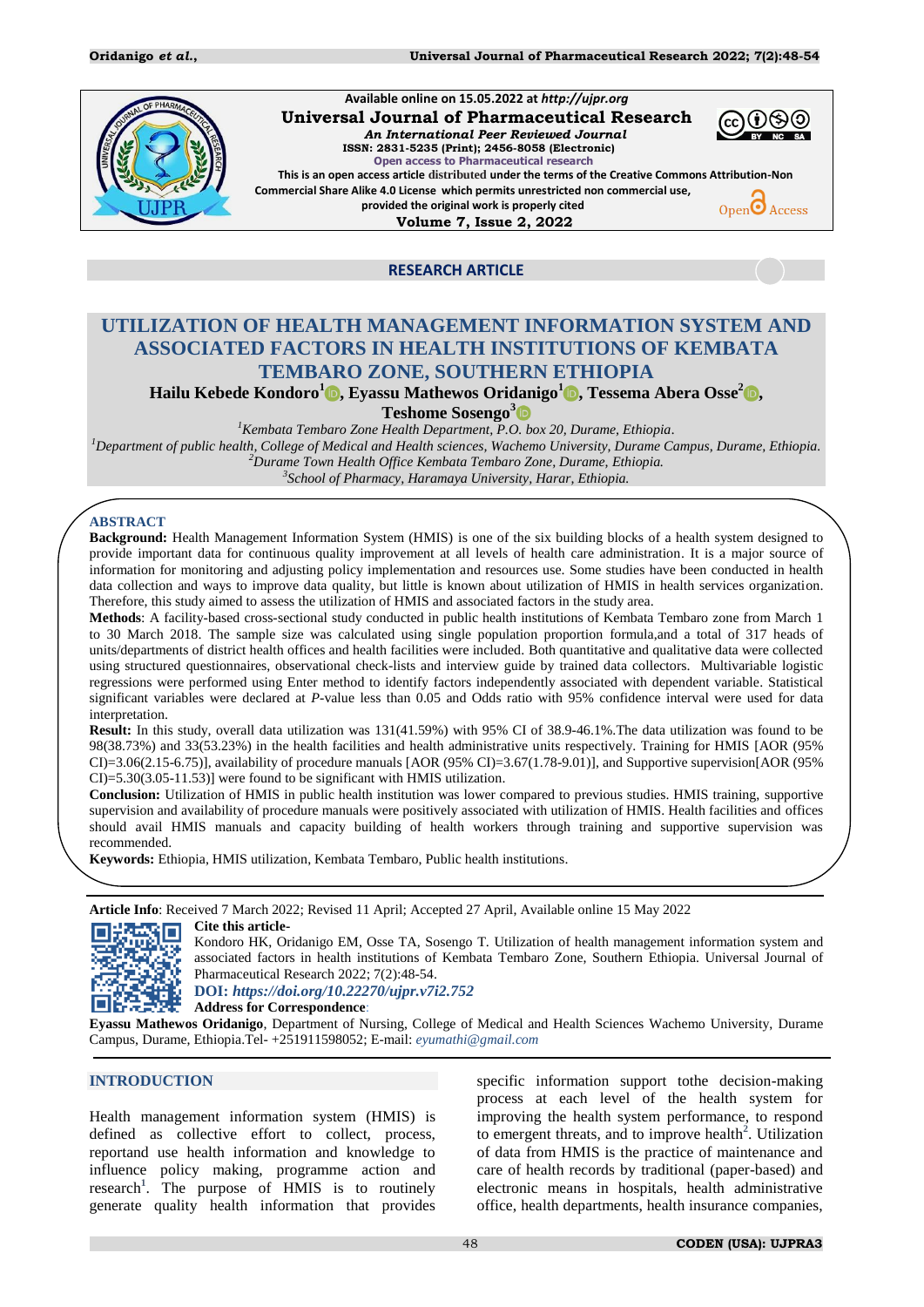and other facilities to generate quality health information and use that information for management decisions to improve the performance of health services deliver[y](#page-5-2)<sup>3</sup>. Utilization of data from HMIS at all level of health services organizations is used to improve health services effectiveness and efficiency**[3](#page-5-2)** .

Despite the credible use of data from HMIS for evidence based decision making, countries with the greatest burden of ill health andthe most urgent needs for good data have the weakest utilization of health data in the vast majority of world's low income countries**<sup>4</sup>** [.](#page-6-0) Although high effort to improve the efficiency of data utilization in the past few years, low and ineffective data utilization practicing from HMIS, poor utilization of data at the local leveland inadequate knowledge and interest of health service providers in HMIS was seen in health syste[m](#page-6-1)**<sup>5</sup>** .

Poor/absence of data utilization will result in occurrence of inadequate transparency between health administrative units and health care providing centers, which encounter unfair allocation of resources according to their need and interrupt supplies within the organization. As a result, it can frustrate the health staffs in health facilities compromising the attention paid to successful application of the system**<sup>6</sup>** [.](#page-6-2) Government of Ethiopia gives due recognition to HMIS as a management supportsystem for improving the health system in Ethiopia by providing continuousinformation support todecision-making processat each decision-making**[7](#page-6-3)** . Federal Ministry of Health (FMOH) emphasized HMIS as a key to a successful implementation of the Health Sectors Transformation Plan (HSTP) and used information revolution for tr[a](#page-6-4)nsformation agenda<sup>9</sup>. HSTP underlined that routine data generated at district health facilities should beconsidered as the entrance to utilizing health information and a primary source of information for continuous monitoring of health services in the country, and that data should be utilized at theplace where it was generated**<sup>8</sup>** [.](#page-6-5)

Even though the FMOH has made tremendous efforts on initiative of HMIS and reform changes, data/information utilization remains weak, particularly at district health offices and primary health care facilities, which have primary responsibility for operational management and decision making**[10](#page-6-6)** . According to study conducted in public HCs of Addis Ababa, Ethiopia, level of HMIS utilization was 41.7%<sup>4</sup>. According to HMIS performance base line survey conducted in Southern Nations Nationalities and People Republic (SNNPR) of Ethiopia, the utilization of information was found to be limited in the assessed zones/special woreda. Absence of guidelines and limited information feedback to health facilities were the contributing factors for the observed minimum use of HMIS<sup>[11](#page-6-7)</sup>. Therefore, this study was designed to greatly signal the current status of HMIS utilization in the study area, which can strengthen the communication channel for timely delivery of services.

#### **MATERIALS AND METHODS**

#### **Study area and period**

A facility based cross-sectional study design using both quantitative and qualitative study was used in public health institutions of Kembata Tembaro zone from March 1 to 30, 2018. The Zone is located in Southern Nations, Nationalities and People Republic (S/N/N/P /R) of Ethiopia and its capital town, Durame, which is located 293 kilometers (KM) from Addis Ababa and 118 KM from Hawassa, capital town of S/N/N/P/R government of Ethiopia. In this zone, there are 8 woreda health offices and 4 health administrative health units, 1 general and 4 primary hospitals,33 governmental and 3 non-governmental health centers, 136 health posts and 1170 different types of health professionals.

#### **Source and study population**

The source population were all health units/departments of Zonal health department, district health offices and Health facilities (HF) while study population were randomly selected units/departments of Zonal health department, district health offices and HF in the zone.

#### **Sample size determination and sampling technique**

The sample size was calculated using single population proportion formula, assuming 5% precision, 95% confidence interval and 32.9% proportion of overall utilization of HMIS in Jimma zone at district level<sup>[12](#page-6-8)</sup>. The population correction formula was used since the source population was less than 10,000(13) and by assuming 10% non-response rate, the final sample size was 317. Since all health facilities in the Zone currently were implementing HMIS, all units/ departments heads from all health facilities and offices were included in the study. In the study area, there were 633 units/departments from all health facilities and health offices. Simple Random Sampling (SRS) was used to select 64 and 253 study participants from health administrative units/health offices and health facilities respectively. For qualitative study, heads of health offices, hospital and health centres, HMIS focal persons and case team leaders were selected purposively for in-depth interview.

#### **Data collection tools and techniques**

Data were obtained from heads of units/departments of health facilities and health offices of the zone. A faceto-face interview was conducted using selfadministered structured questionnaires that were developed after reviewing different relevant literatures**[4,](#page-6-0)[12,](#page-6-8)[14,](#page-6-9)[15](#page-6-10)** and observational checklists in the study units/departments to identify how data and information is generated like observation of registration books, monthly and annual reports, and graph, charts and Maps. Six Bsc nurses and one health officer were recruited to collect the data and supervise data collection process respectively.

#### **Data Quality control**

The quality of data was assured by proper designing of the questionnaires and by training the data collectors and supervisors for two days before the data collection. Every day after data collection, questionnaires were reviewed and checked to maintain its accuracy and completeness by supervisors. The English version questionnaires were translated into Kambatissa and Amharic languages (local languages) and again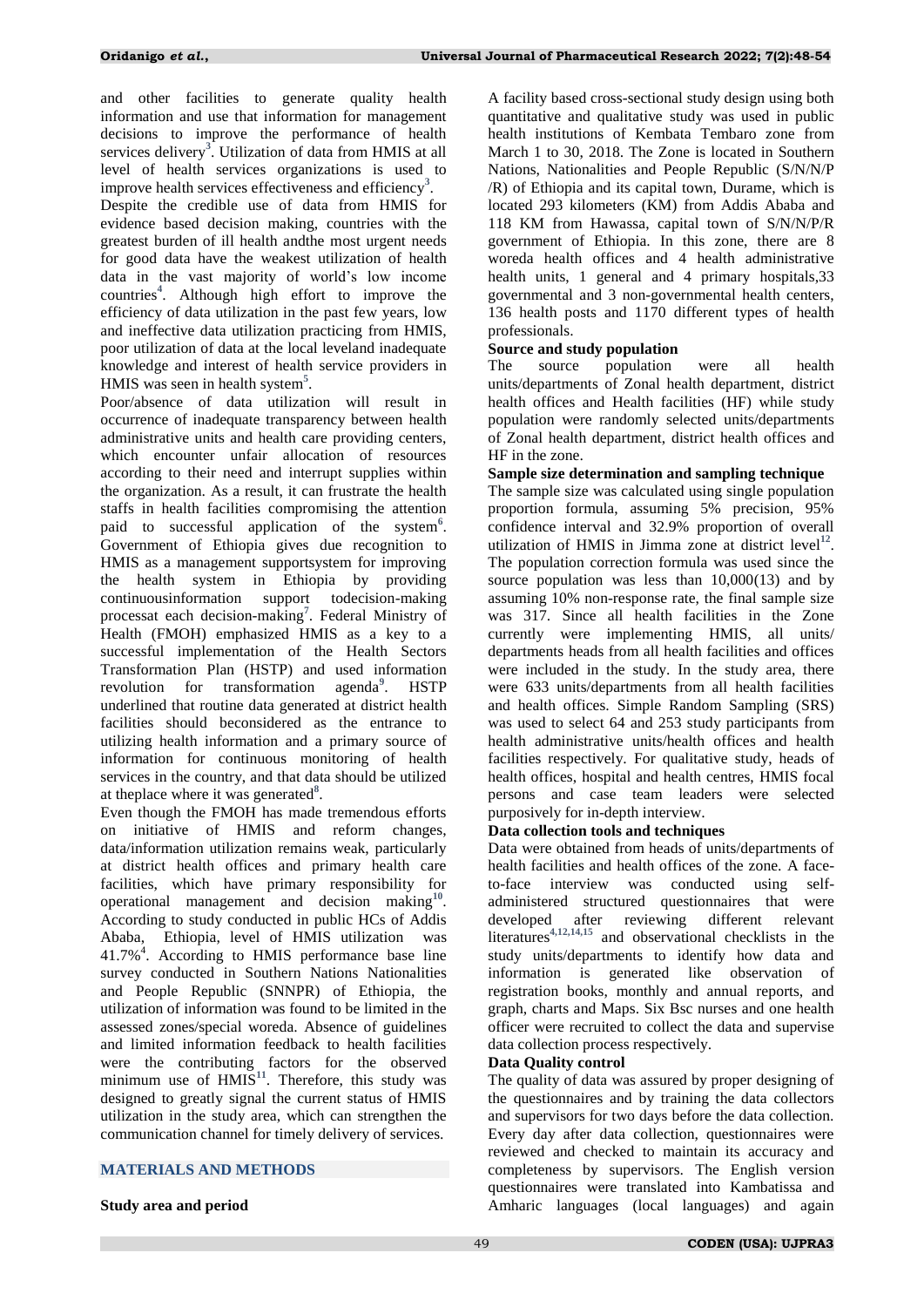translated back to English version and comparisons were made on the consistency of these versions. Data collection tools were pretested at 5% of samplesize in shone primary hospital and East Badawacho health office, outside of the study areaprior to its actual use in data collection.

#### **Data management and statistical analysis**

Quantitative data were checked for completeness, inconsistency then coded and entered into epidata version 3.1 and exported to SPSS version 21 for analysis. Descriptive statistics were computed and tables, graphs and numerical summary presented the results*.* Bivariate analysis was carried out to see the association of each independent variable with utilization of HMIS. Variables with *P*-value less than 0.25 in bivariate analysis were considered as candidates for multivariable logistic regression analysis. Multivariable logistic regression analysis was performed using Enter method to identify factors independently associated with dependent variable. Statistical significance was declared at *P*-value less than 0.05 and the strength of statistical association was measured by adjusted odds ratios and 95% confidence intervals. The qualitative data were transcribed and coded then merged in their thematic areas and a thematic framework analysis was employed manually. Based on participants' explanation, the descriptive summaries were made, which were used as supplementation for quantitative data to verify events.

#### **Ethical consideration**

The study was conducted after getting permission from the institutional review board (IRB) of Jimma university institute of Health (letter No: IRB/205/10 and date: 18/01/2018). Letter of cooperation was obtained from kembeta Tembero zone health department and woreda health offices. After clear discussion about the actual study or explaining of purpose of the study, verbal informed consent was obtained from each study subjects.

### **Operational definition**

**Utilization of HMIS:** Utilization of data from HMIS was assessed by using matrixes such as information for decision making to take immediate action, feedback from respective supervisors, calculation of area coverage and preparation of maps, presentation of key indicators with charts or tables and presentation of achievements of targets. Based on these criteria, the respondents were considered as utilized data when they practiced a minimum of three out of five criteria**[4,](#page-6-0)[12](#page-6-8)** .

**Completeness:** completeness is measured as filling in all data elements in the facility report form, and also as the proportion of facilities reporting in an administrative area. Completed if  $> 85$  % of them were filled

**Consistency:** Is correspondence between data reported and data recorded in registers and patient/client records, as measured by a Lot Quality Assurance Sample (LQAS) checked by allunits/department Consistency >90%.

| Variables    |                                      | Frequency $(\% )$ |
|--------------|--------------------------------------|-------------------|
| Age          | 19-24                                | 18(5.7)           |
|              | $25 - 30$                            | 138 (43.8)        |
|              | 30-34                                | 82 (26.0)         |
|              | 35-39                                | 60(19.1)          |
|              | >40                                  | 17(5.4)           |
| <b>Sex</b>   | Male                                 | 197(62.5)         |
|              | Female                               | 118 (37.5)        |
| Service year | 6m-2yrs                              | 65(20.5)          |
|              | 2-4 years                            | 131 (41.6)        |
|              | 4-6 years                            | 99 (31.4)         |
|              | 6 years and above                    | 20(6.3)           |
| Salary in    | < 1249                               | 29(9.2)           |
| ETB          | 1250-2249                            | 148 (47.0)        |
|              | >2250                                | 138 (43.8)        |
| Level of     | Diploma                              | 198 (62.9)        |
| education    | Degree                               | 113 (35.9)        |
|              | Master                               | 5(1.6)            |
| Occupation   | Health officers                      | 78 (24.8)         |
| in the       | <b>Medical Doctors</b>               | 8(2.5)            |
| organization | Laboratory technologists/technicians | 50 (15.9)         |
|              | Pharmacists/pharmacy technicians     | 56 (17.8)         |
|              | Public health specialists            | 5(1.59)           |
|              | HIT professionals                    | 8(2.5)            |
|              | All types of nurses                  | 110 (34.9)        |

|  |  | Table 1: General characteristics of respondents. |  |  |
|--|--|--------------------------------------------------|--|--|
|--|--|--------------------------------------------------|--|--|

### **RESULTS**

#### **General characteristics of the respondents**

In this study, 315 study participants responded to the questionnaires with a response rate of 99%. Out of total respondents who responded to the questionnaires, sixty two were selected from health administrative units (health offices) while 253 wereselected from hospitals and health centers. Out of total respondents, majority of them, 138(43.8) were within the age range of 25-30 with a mean and standard deviation age of 27.24 and 5.4 respectively. The sex distribution of individuals working in the study units showed that about two third of them, 197(62.5%) were males.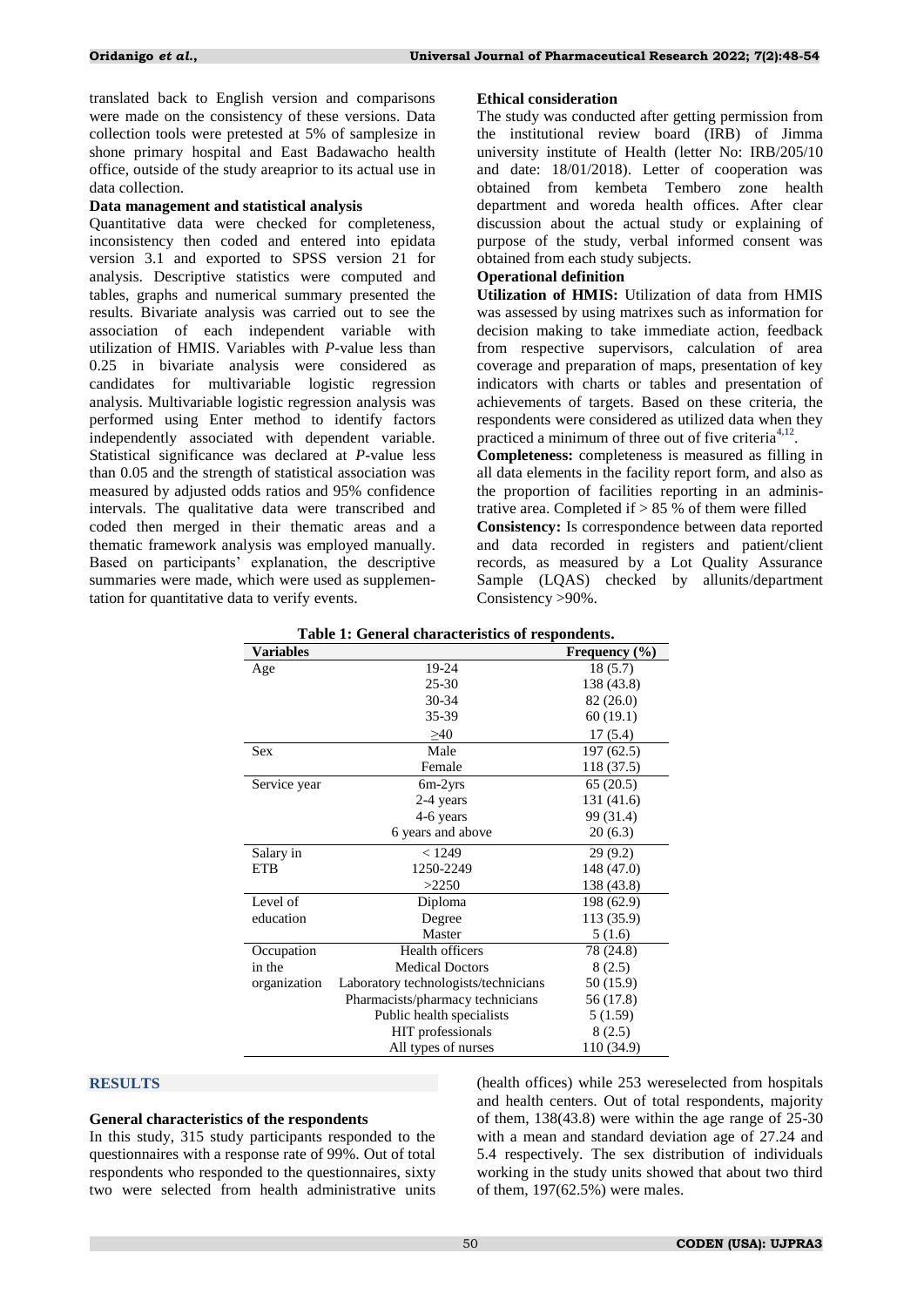| <b>Variables</b>                     |                | Frequency $(\% )$ |
|--------------------------------------|----------------|-------------------|
| Availability of computers and        | Yes            | 99 (31.4)         |
| computer programs                    | No.            | 216 (68.6)        |
| Supportive supervision within the    | Yes            | 127(40.3)         |
| six months                           | No             | 188 (59.7)        |
| Receiving of training on HMIS        | Yes            | 168 (53.3)        |
| including in-service training        | N <sub>o</sub> | 147 (46.7)        |
| Presence of multi-disciplinary       | Yes            | 204 (64.8)        |
| committee                            | No             | 111 (35.2)        |
| Frequency of meeting within the      | None           | 60(19)            |
| last six months                      | Monthly        | 106 (51.9)        |
|                                      | Quarterly      | 158 (77.5)        |
| Presence of health information       | Yes            | 168 (53.3)        |
| system steering committee            | No             | 147 (46.7)        |
| Presence of data collection          | Yes            | 289 (91.7)        |
| standards including case definitions | No             | 26(8.3)           |
| Adapt national target to local       | Yes            | 296 (94.0)        |
| situation                            | N <sub>0</sub> | 19(6.0)           |
|                                      | N <sub>o</sub> | 28 (8.9)          |
| Had monthly and quarterly            | Yes            | 190(60.3)         |
| reporting formats and tally sheets   | No             | 125 (39.7)        |
| Had standard HMIS registers          | Yes            | 162(51.4)         |
|                                      | No             | 153 (48.6)        |
| Had HMIS procedure manuals           | Yes            | 191 (60.6)        |
|                                      | No             | 124 (39.4)        |

| Table 2: Organizational characteristics of the study subjects. |  |  |
|----------------------------------------------------------------|--|--|
|                                                                |  |  |

About two fifth, 131(41.6%) respondents'service year was 2-4 years. Regarding educational status of respondents,198(62.9%) were diploma holders (Table 1).

#### **Organizational characteristics**

Among 315 observed units/departments, 99(31.4%) of them had computers. Based on organizational classification,  $50(15.9%)$  and  $49(15.6%)$  units/departents in health facilities and health offices had computers respectively. Regarding supervision, 127 (40.3%) units/departments were supervised at least once by higher bodies to provide and support directions of health services in the last six months. Among them, about one quarter, 33(26%) were supervised irregularly while  $42(33\%)$ ,  $32(25\%)$  of them were supervised once, twice and 3 times respectively.

One of HMIS focal persons from health centre said that*"... supervision was conducted poorly and it was irregular, and not planned, supported by check list and well organized. Although, it was conducted as supportive, was simply traditional type and conducted during seasonal programs like campaigns."*

About two third of the observed units/departments, 204(64.8%) had HMIS multi-disciplinary committee for over all design and direction users of data. Among them, 60(19%) of units/departments didn't have schedule for meeting any more.



**Figure 1: Utilization of data from HMIS in different health services organizations.**

One of key informant from head of health offices said that*"...there were meetings in the departments/units for reviewing performance. They were conducted not according to plan and schedule setted but they were conducted as needed and not problem solving and some times corrections were not given on the points that were mentioned and discussed during the meetings"*

Regarding HMIS training and technical support, 168(53.3%) staffs working in the units/departments received training (Table 2).

## **Quality dimension of study subjects**

In this study, almost all the units/departments prepared reports to submit next higher officials on weekly, monthly, quarterly and annual basis. Out of total units/departments, 301(95.6%) had data transmission, processing, and reporting rules.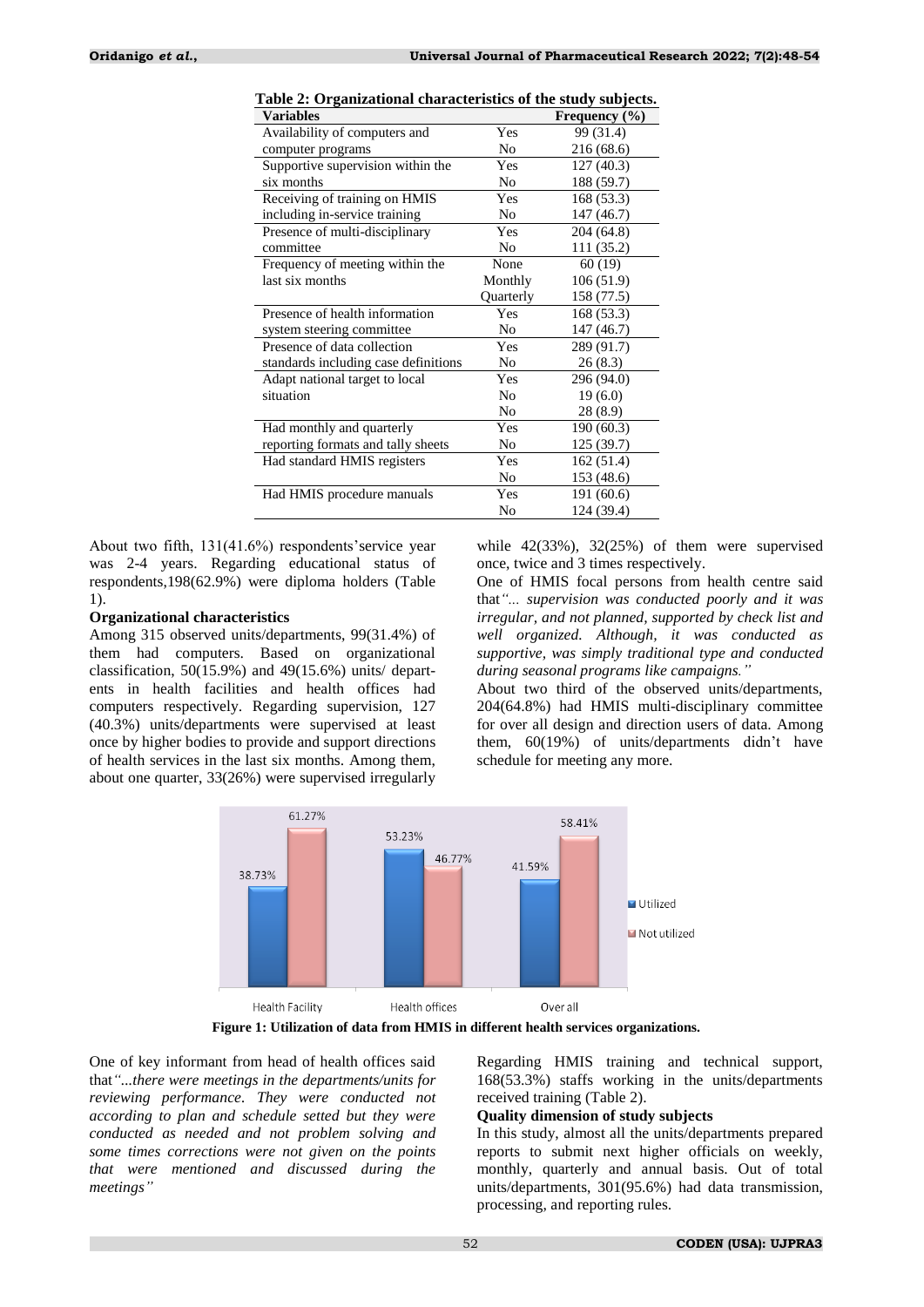| <b>Variables</b>                        |                               | Frequency $(\% )$ |
|-----------------------------------------|-------------------------------|-------------------|
| Prepared reports to higher officials    | Yes                           | 312 (99.05)       |
|                                         | No                            | 2(0.95)           |
| Keep their reports and registrations    | In organized hard copy        | 201 (63.81)       |
|                                         | Both hard and soft copy form. | 88 (27.94)        |
|                                         | Didn't organize at all        | 26(8.25)          |
| Converted data into information         | <b>Yes</b>                    | 225 (87.31)       |
|                                         | No                            | 90 (12.69)        |
| Completeness of data                    | Yes                           | 249 (79.05)       |
|                                         | N <sub>0</sub>                | 66 (20.95)        |
| Consistency of data with register book, | Yes                           | 198 (62.86)       |
| tally sheets and reporting formats.     | No                            | 117 (37.14)       |

**Table 3: Quality dimensions of the study subjects in health institutions.**

Among the total units/departments, 248(78.7%) keep their reports and registrations in well-organized hard copy form while 56(17.8%) keep their reports in both hard and soft copy form. Regarding submission of reports, 117(37.1%) submit reports within 20-24 days (Table 3). From the total interviewed respondents in the units/departments, 186(59.1%), 58.7%, and 46.7% revealed ambiguity and absence of WHO codes, redundancy and incompleteness of reporting formats respectively.

*One of the HMIS focal person from the health centers said that "…routine data was collected from both individual and working unit level but the tally process was laid to the HMIS focal person. Therefore, the data were not tallied in daily basis due to negligence, shortage of tally sheets and problem of awareness on reporting formats …*."

| Table 4: Multivariable logistic regression analysis showing predictors of data utilization in units/departments |
|-----------------------------------------------------------------------------------------------------------------|
| of health sectors.                                                                                              |

| <b>Variables</b>     | Category               | <b>Utilization of HMIS</b> |              | COR          | <b>AOR(95% CI)</b>  |
|----------------------|------------------------|----------------------------|--------------|--------------|---------------------|
|                      |                        | <b>Utilized</b>            | Not utilized |              |                     |
| HMIS training        | Yes                    | 107(63.7%)                 | 61(36.3%)    | 2.40         | 3.06(2.15, 6.75)    |
|                      | No                     | $62(42.2\%)$               | 85(57.8%)    | 1            |                     |
| Availability of      | Yes                    | 98(51.0%)                  | 94(49.0%)    | 2.73         | 3.67(1.78, 9.01)    |
| procedure manuals    | No                     | 34(27.6%)                  | 89(72.4%)    |              |                     |
| Supportive           | Yes                    | 101(79.5%)                 | 26(20.5%)    | 17.60        | 15.30(13.05, 21.53) |
| supervision          | N <sub>o</sub>         | 34(18.1%)                  | 154(81.9%)   |              |                     |
| Keep their reports   | In organized hard      | 106(52.7%)                 | 95(47.3%)    | $\mathbf{1}$ |                     |
| and registrations    | copy                   |                            |              |              |                     |
|                      | In organized hard and  | 58(65.9%)                  | $30(34.1\%)$ | 1.73         | 2.03(0.98, 6.78)    |
|                      | soft copy              |                            |              |              |                     |
|                      | Didn't organize at all | $12(46.2\%)$               | 14(53.8%)    | 0.77         | 0.58(0.49, 2.43)    |
| Availability of      | Yes                    | 65(65.7%)                  | 34(34.3%)    | 2.21         | 2.64(0.78, 6.67)    |
| computers and        | No                     | $100(46.3\%)$              | 116(53.7%)   | 1            |                     |
| computer programs    |                        |                            |              |              |                     |
| Service years        | 6m-2 years             | $28(43.1\%)$               | 37(56.9%)    | 1            |                     |
| respondents in the   | 2-4 years              | 74(56.5%)                  | 57(43.5%)    | 1.72         | 3.52(0.64, 2.78)    |
| units/departments    | 4-6 years              | 63(63.6%)                  | 36(36.4%)    | 2.31         | 2.12(0.61, 5.43)    |
|                      | 6 years and above      | $12(60\%)$                 | $8(40\%)$    | 2.01         | 4(0.133, 7.09)      |
| Presence of data     | Yes                    | 176(60.9%)                 | 113(39.1%)   | 1.82         | 1.42(0.78, 4.32)    |
| collection standards | No                     | $12(46.2\%)$               | 14(53.8%)    | 1            |                     |
| including case       |                        |                            |              |              |                     |
| definitions          |                        |                            |              |              |                     |

# **Data utilization**

More than half of the units/departments, 182(57.8%) calculated area coverage. Regarding receiving of feedback to recommend future action, more than half, 162(51.4%) of the units/departments received feedback. Most of the units/departments, 287(91.1%) had key indicators and about half of the units/departments presented their achievement of the targets. Based on measurement criteria, the overall data utilization was 131(41.59%) with 95% CI: (38.9- 46.1%). The data utilization was found to be 98(38.73%) and 33(53.23%) in the health facilities and health administrative units/health offices respectively (Figure 1).

One of the head of health centers said that*"...the utilization of data was gearing back ward to traditional type since there was inappropriate data management due to inadequate investment and attention given in the data utilization and management from concerned bodies. Most of the health workers considered the data utilization as responsibilities of heads and HMIS focal persons..."*

One of HMIS focal person of woreda health office said that…. *"Most reports were aggregated but not analyzed and interpreted in work units at health center level. But this was relatively better worked in Woreda health offices and zonal health department; the problem is due to the complexity of reporting formats,*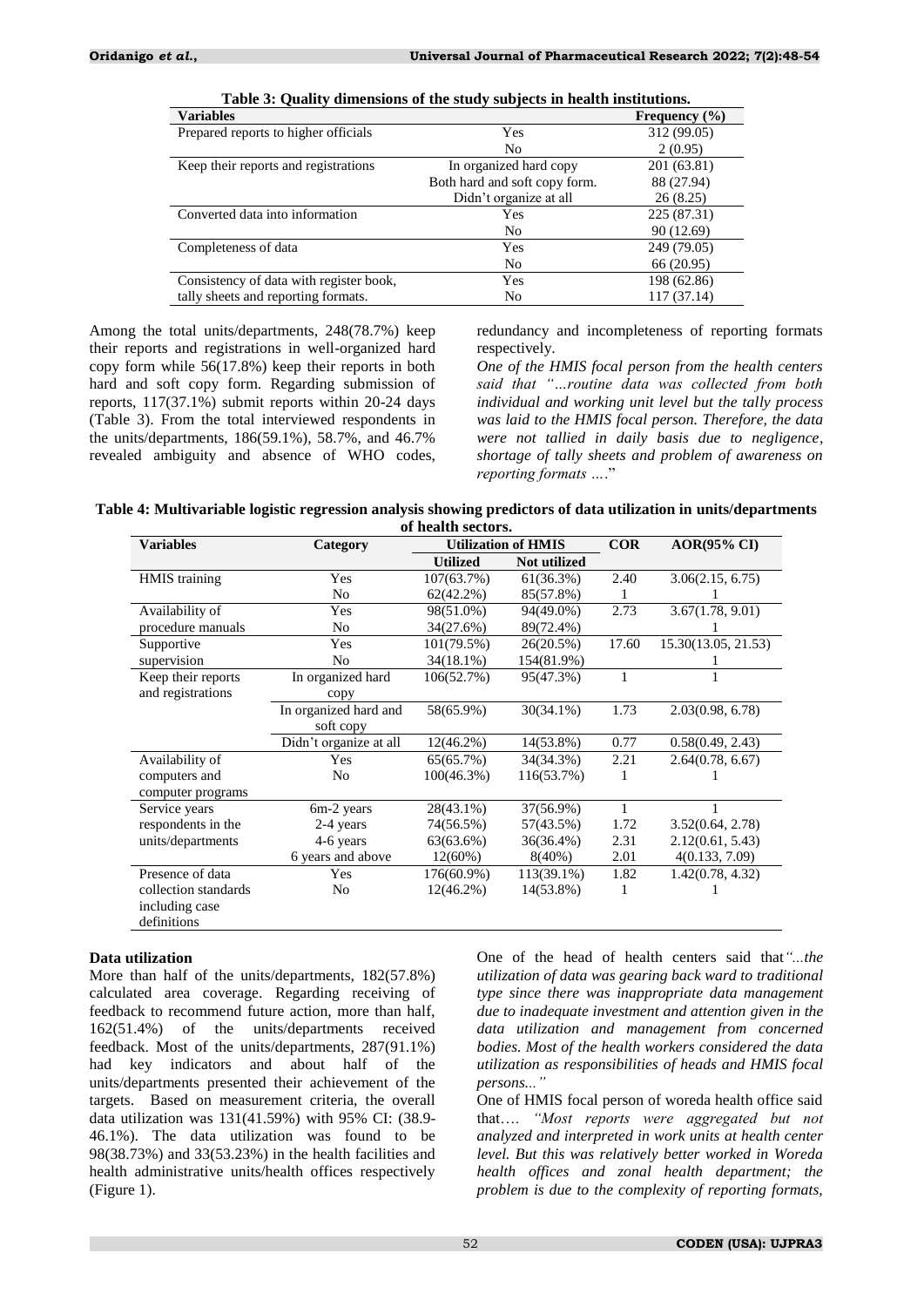# *miss matching of calculation indicators and understanding level of health workers."*

### **Factors associated with data utilization**

Among sixteen variables in bivariate logistic regression analysis, seven of them had a *P*-value less than 0.25; hence, they were candidates for multivariable logistic regressions. The candidate variables were again entered in to multivariable logistic regression model to obtain variables which were independently associated with outcome variable, utilization of data. The variables with *P*-value less than 0.05 in multivariable logistic regression analysis were taken as significant predictors of outcome variable. Supportive supervision, availability of procedure manuals, and receiving of HMIS training was found to be significantly associated with data utilization. Health units/departments, which had trained staffs were 3.06 times more likely utilizing routine data as compared to the units/departments without trained staffs [OR (95% CI)=3.06(2.15, 6.75)]. Health units/departments, which had HMIS procedure manuals were 3.67 times more likely utilizing data as compared to units/departments without HMIS procedure manuals [OR (95% CI)=3.67(1.78, 9.01)] (Table 4).

### **DISCUSSION**

Sound and reliable information has remarkable importance on decision-making across all health system building blocks, and it is essential for health system policy development and implementation<sup>[16](#page-6-11)</sup>. The finding of this study revealed that utilization of HMIS was 41.6% in all study units/departments. This finding was comparable with study conducted at public health centers in Addis Ababacity that reported the data utilization of 41.7%**<sup>4</sup>** [.](#page-6-0) However, it was lower than what was documented in studies conductedin East Ethiopia, 53.1%<sup>[17](#page-6-12)</sup> and East Gojam Zone of Northwest Ethiopia, 45.8%**<sup>9</sup>** . This variation might be due to inadequate provision of training and supervision for healthcare providers in this study than previous studies.

In this assessment, health units/departments, which used HMIS manuals as reference and guidelines were more likely utilizing routine data as compared to units/departments, which didn't use HMIS procedure manuals for data utilization. This finding was comparable to study conducted in Addis Ababa city and S/N/N/P/R**[4,](#page-6-0)[11](#page-6-7)** . This might be due to utilizing HMIS procedure manual may guide the operation and used as reference for routine health data generated from daily health care service in health facility level<sup>[18](#page-6-13)</sup>. Receiving of training on HMIS was an important predictor that was significant with utilization of HMIS. Health units/departments, which had trained staffs, were more likely utilizing routine data as compared to units/departments without trained staffs. This finding was supported by studies conducted in different regions of Ethiopia**[9,](#page-6-4)[17,](#page-6-12)[19](#page-6-14)** . Staff training is the most important motivator and could improve the potential of health workers to analyze and make evidence-based decision<sup> $20,22,23$  $20,22,23$  $20,22,23$ </sup>. It is known that continuous training as a part of capacity development is important to create awareness on data utilization and decrease data misinterpretation due to the lack of the right capacity, which is experienced in all developing countries<sup>[21](#page-6-18)</sup>. In this study, supportive supervision was another important factor that was significant with utilization of routine data. This finding was supported with study conducted in Northwest Ethiopi[a](#page-6-4)**<sup>9</sup>** . This might be due to the fact that supervision has a significant role in identifying the gaps of routine health data use and provides feedback on identified problems and improving health workers' performance. Availing of manuals for HMIS and capacity building of health workers through training and supportive supervision was recommended.

# **Limitation**

Limitation of the study was relatively small sample size which might reduce the power of the study and increase margin of error.

### **CONCLUSION**

Utilization of HMIS in public health institution was lower compared to previous studies for decision making in health institutions of Kembata Tembaro Zone. There was poor capacity building of health workers in HMIS training and inadequate and irregular provision of supportive supervision to service units/departments from higher officials. Among many factors affecting the utilization of HMIS, only receiving of training for HMIS, availability of procedure manuals and supportive supervision were found to be significantly associated.Woreda health offices should avail the procedure manuals for the units/departments of both health facilities and heath offices. SNNPR health bureau should arrange HMIS training for health workers in the study area. The data sets used and/analyzed during this study are available from the corresponding author up on reasonable request.

### **ACKNOWLEDGEMENTS**

We are grateful to Jimma University for the financial support of data collection of this work. Our thanks go to managers of study health facilities for their permission to conduct the study in their facilities. We also acknowledge our study participants for providing the necessary information and the data collectors for collecting the data carefully.

#### **CONFLICT OF INTEREST**

There is no conflict of interest associated with this study.

### **REFERENCES**

- <span id="page-5-0"></span>1. World Health Organization (WHO). Analysing disrupted health systems in countries in crisis. WHO. 2011.
- <span id="page-5-1"></span>2. Health Metrics Network/World Health Organization. Framework and Standards for Country Health Information Systems. 2012.
- <span id="page-5-2"></span>3. Belay H, Azim T, Kassahun H. Assessment of Health Management Information System ( HMIS ) Performance in SNNPR, Ethiopia. 2014.